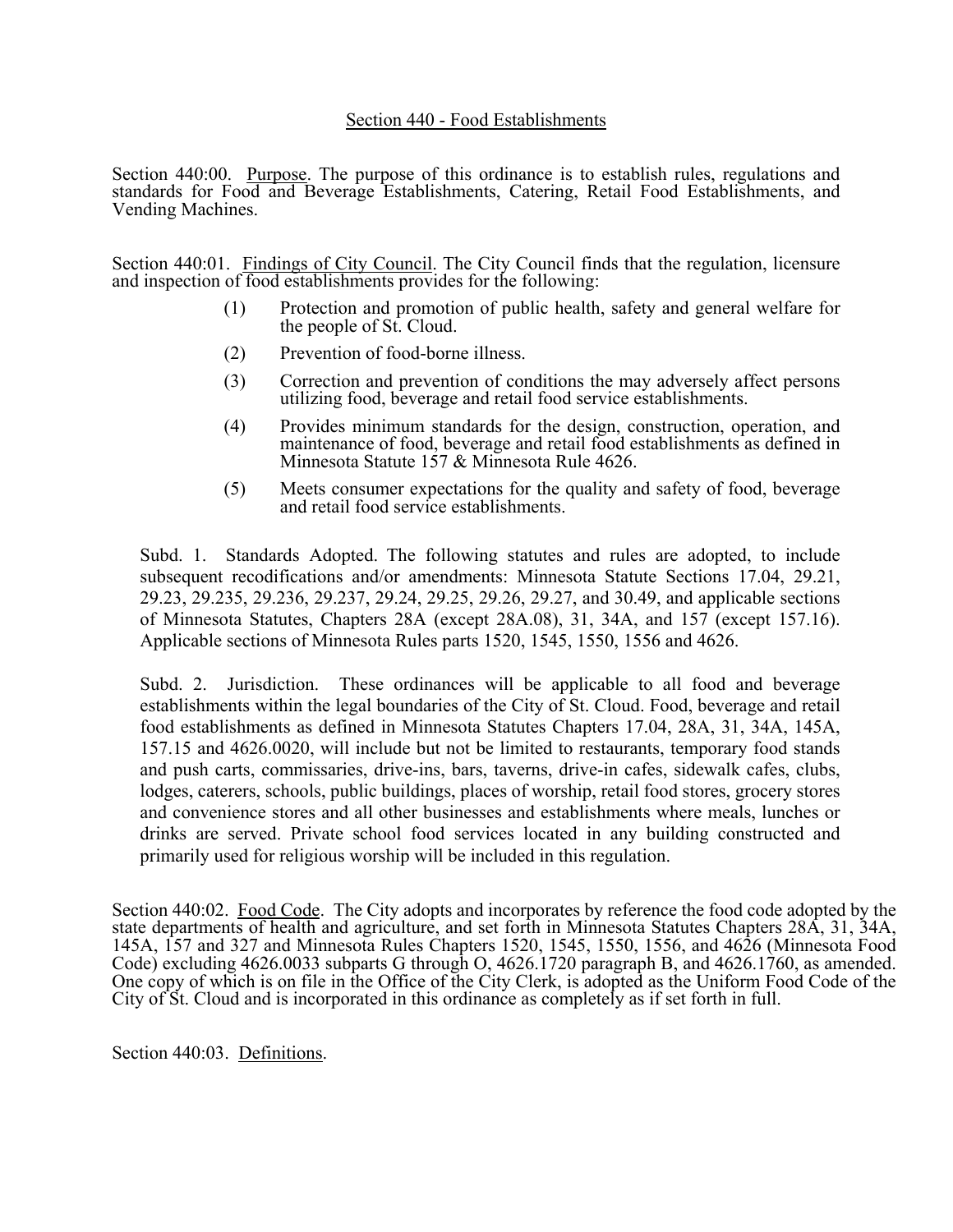Subd. 1. *Caterer*. Prepares food in a licensed commissary, transports and serves food to a location other than the commissary for immediate consumption.

Subd. 2. *Catering Food Vehicle*. Any vehicle used only to transport any food, other than pizza, from its point of preparation to a point where the food is served to the consumer.

Subd. 3. *Commissary*. A food establishment where food, containers, or supplies are kept, handled, prepared, packaged and stored.

Subd. 4. *Deli*. A medium or high risk food service establishment located in a grocery or meat market.

Subd. 5. *Delivery*. The transport of food which is prepared in a licensed restaurant/kitchen and delivered to customer, at which time the customer assumes responsibility for the food (ex: pizza, box lunches, etc.).

Subd. 6. *Food cart*. A food and beverage service establishment that is a nonmotorized vehicle self-propelled by the operator.

Subd. 7. *Food establishment*. Defined in Minnesota Rules Chapter 4626, food establishments include, but are not limited to, restaurants, cafeterias, bars, brew pubs, clubs, cafés, coffee shops, grocery stores, delicatessens, convenience stores, lodges, resorts, retail bakeries, retail meat markets, produce stands, group childcare centers, group adult care centers, institutions, public and private schools, satellite or catered serving locations, mobile food units, catering food vehicles, carts, packaged retail food sales, micro markets, vending machines, mobile food units, special event food stands or other short-term food operations, and similar businesses established for the service or retail distribution of food and beverages where consumption is on or off the premises and regardless of whether there is a charge for the food or beverages.

Subd. 8. *Food service establishment*. A food establishment that includes any building, structure, enclosure or any part of a building, structure or enclosure used as, maintained as, advertised as, or held out to be an operation that prepares, serves or otherwise provides food or beverages, or both for human consumption.

Subd. 9. *Grocery*. A food establishment with the majority of food sales comprising both time/temperature control for safety and non-time/temperature control for safety food products sold in the original packaging.

Subd. 10. *Mobile food unit*. A food establishment preparing and/or serving foods from a selfcontained vehicle, either motorized or within a trailer, on public sidewalks, curbside on the public streets, or on private property that is readily movable, without disassembling, for transport to another location.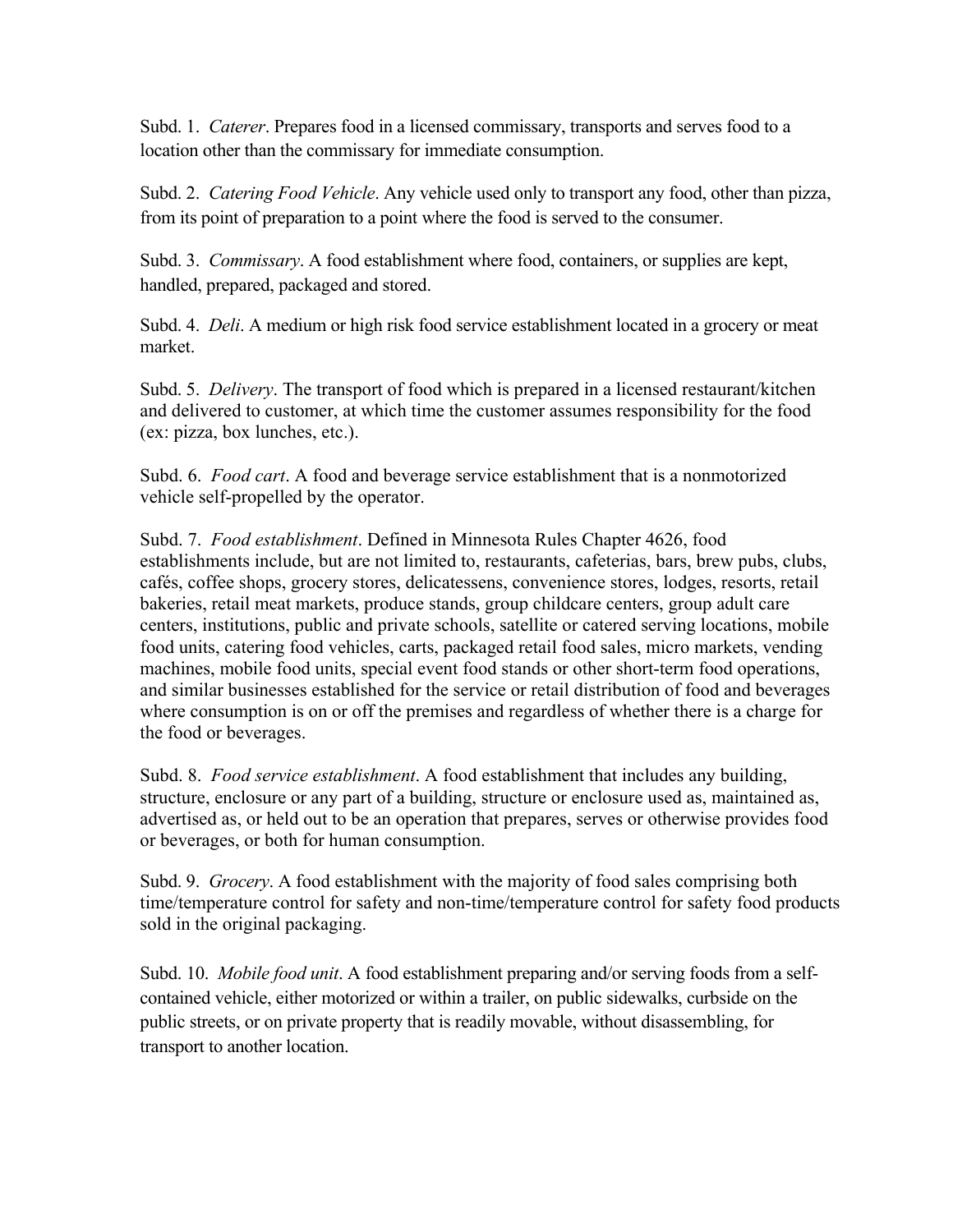Subd. 11. *Mobile food unit, limited*. A food establishment serving only prepackaged, nonperishable or packaged confections from a self-contained motorized vehicle.

Subd. 12. *Retail Food Establishment*. A food establishment that includes grocery, meat markets, commissaries, retail bakeries and micromarkets. All areas used for food and food related sales, processing, packaging, serving, and storage at the premises.

Section 440:04. Plan review.

Subd. 1. A person shall not begin to construct, remodel, or alter a food establishment until an application, plans, specifications and fee are submitted and approved by the Health  $\&$ Inspections Department.

Subd 2. Reciprocity Exemption. A plan review is not required for a mobile food unit if all of the following are satisfied:

- (a) The mobile food unit has completed a plan review and possesses a current license from the Minnesota Department of Health, Minnesota Department of Agriculture or a delegated agency; and
- (b) The mobile food unit utilizes a licensed and inspected commissary kitchen to support its facilities; and
- (c) There have been no major alterations, menu changes, renovations and/or equipment changes to the mobile food unit, without a plan review conducted.

Subd. 3. Plans and specifications shall be drawn to scale and be legible and complete in all details. The plans and specifications shall indicate the following:

- (a) Proposed equipment layout
- (b) Room finish materials
- (c) Plumbing specifications
- (d) Kitchen exhaust ventilation and make-up air specifications
- (e) Construction materials of work areas
- (f) Manufacturers name and model number of proposed equipment and facilities
- (g) Proposed menu
- (h) Copy of current commissary agreement, if applicable

Subd. 4. Plans, specifications, application form and fee, must be submitted at least 30 days before beginning construction, remodeling, or conversion of a food establishment. If work has commenced prior to approval of plans when required, the Health & Inspections Department may issue orders to halt the construction, extensive remodeling, expansion, or alteration until approved plans and specifications are obtained.

Subd. 5. The plans will be approved only if they meet the requirements of all applicable federal, state and local regulations.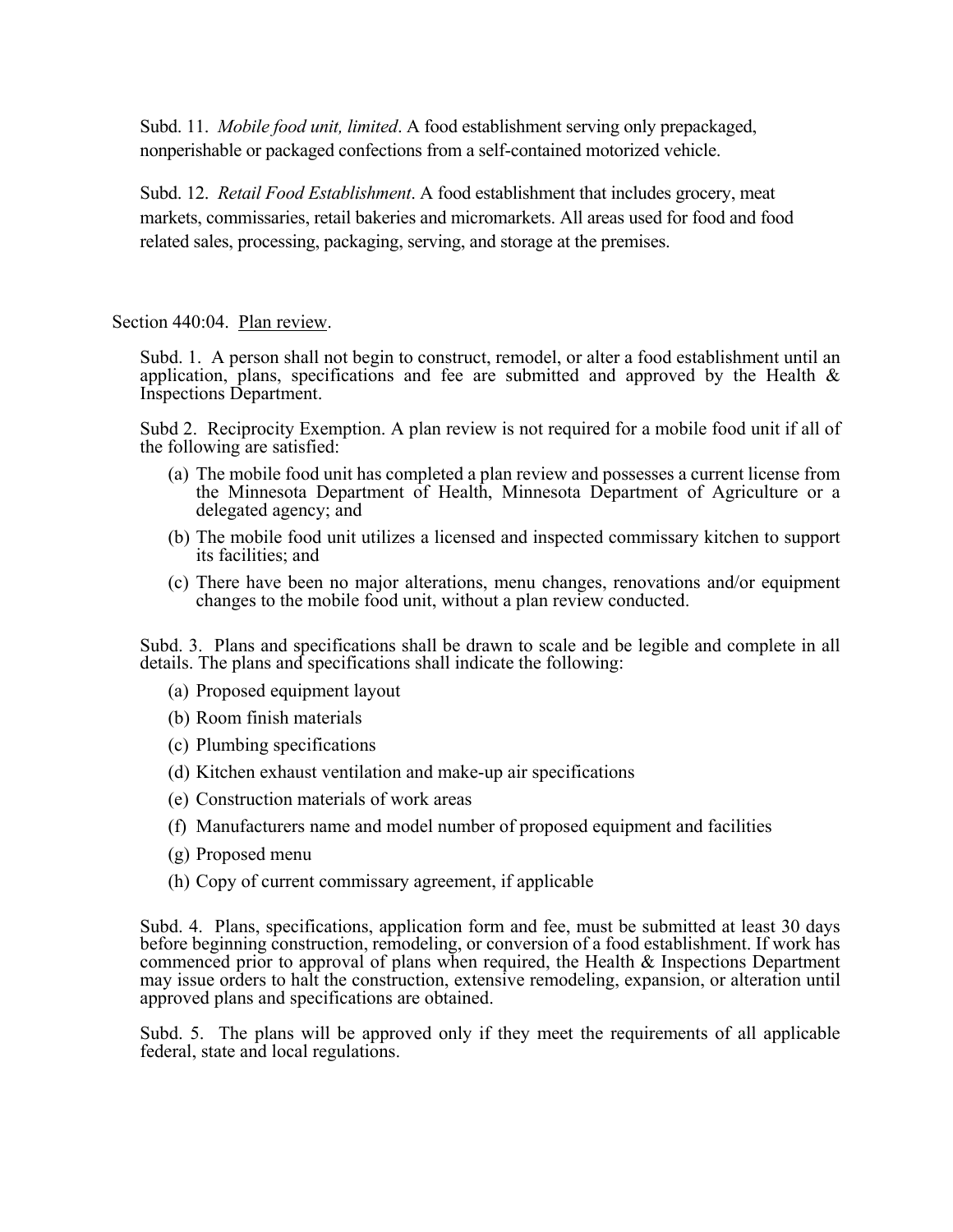Subd. 6. The Health & Inspections Department may inspect the establishment as frequently as necessary during the construction to ensure that the construction occurs in conformance with City Ordinance and the plan review submitted.

Subd. 7. The licensee must obtain an inspection and subsequent approval from the Health & Inspections Department prior to the start of the operation. The food establishment shall be constructed, finished and operated in conformance with the approved plans.

Section 440:05. Mobile Food Units.

Subd. 1. Exemption. This ordinance section will not apply to those vehicles used exclusively for the regular delivery of food products to homes and businesses.

Subd. 2. Sound Devices. No person operating a mobile food unit will shout, make any cryout, blow a horn, or use any sound device, including any loud speaking radio or sound amplifying system upon any of the streets, alleys, parks or other public places in the City or upon any private premises in the City for the purpose of attracting attention to any goods, wares or merchandise which the permittee proposes to sell. Notwithstanding any other provision to the contrary, food/beverage vehicles may sound a manually operated bell between noon and 9:00 p.m. daily which produces a noise level measured at a distance of 50 feet from the source no greater than 65 decibels.

Subd. 3. Sales While in Motion. At no time will any sales be made from a mobile food vehicle while it is in motion.

Subd. 4. Mandatory Safety.

 (a) Flashing Warning Lights. The vehicle's flashing warning lights will be activated whenever the vehicle is parked adjacent to the curb line on any City street. The flashing warning lights will be used for the purpose of warning operators of other vehicles to approach, overtake or pass with care. Warning lights will be visible from a distance of not less than 500 feet under normal atmospheric conditions at night. Use of the vehicle's factory equipped emergency or warning lights will satisfy the requirements of this subdivision.

 (b) No mobile food unit will be located at a place that would impair the movement of pedestrians or vehicles or pose a hazard to public safety.

## Section 440:06. Food carts.

Subd. 1. Location. Each food cart which operates in a public right-of-way will be separately licensed and may operate only at the location specified in the license. No cart will be located at a place that would impair the movement of pedestrians or vehicles or pose a hazard to public safety.

Subd. 2. Application Procedure.

(a) Each applicant will include in the application a proposed operating location. The proposed location will be referred to the Director of Public Works for their approval or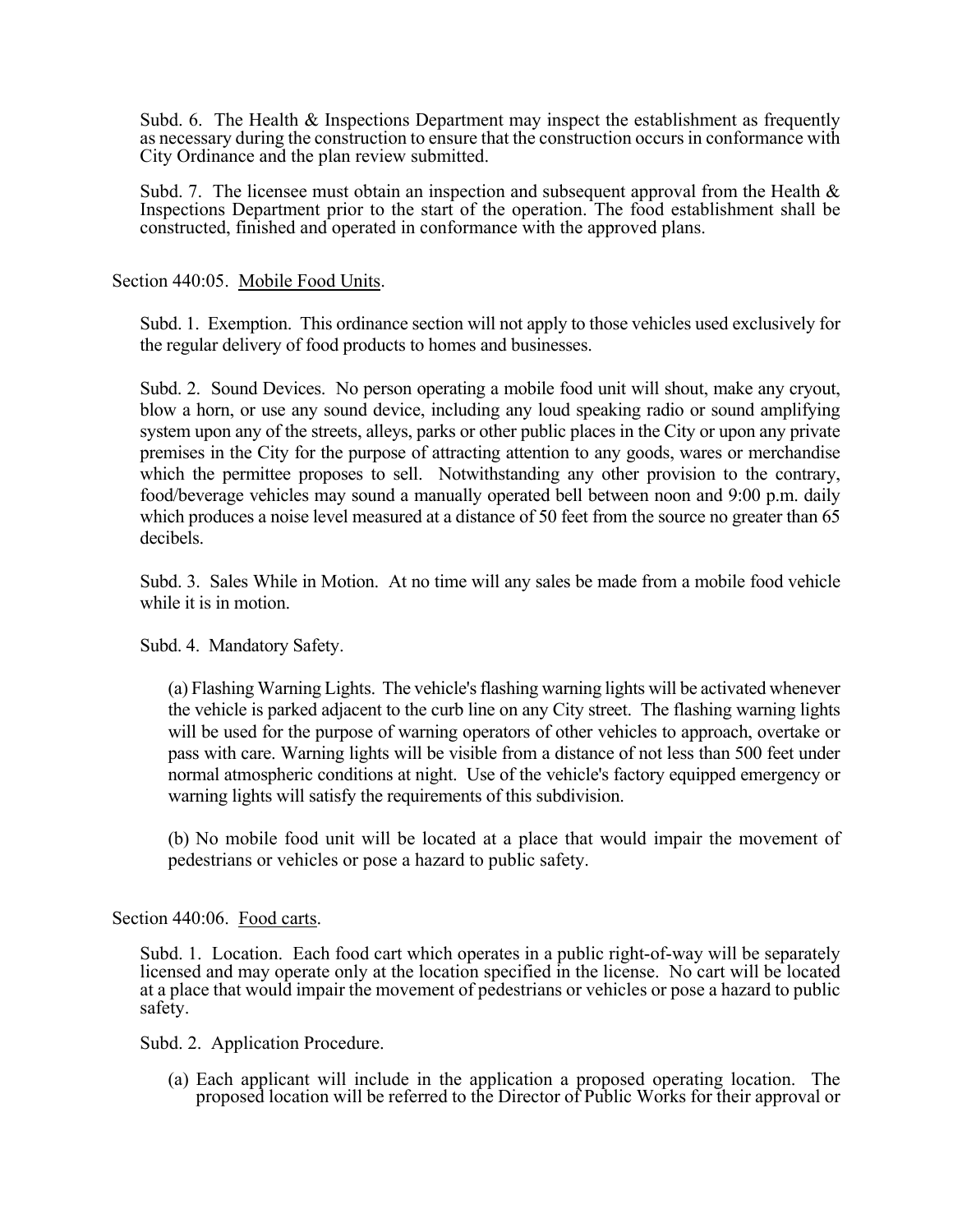disapproval. If the applicant's proposed location is disapproved, they will be notified and they may select an alternate location which will also be referred to the Director of Public Works for approval or disapproval. Public locations for each licensed cart will be determined by lot and all applicants will be informed.

(b) No location which has been chosen in a previous application will be available for selection.

Subd. 3. Construction.

- (a) Food carts will not have dimensions exceeding four feet in width, eight feet in length, and eight feet in height.
- (b) The cart may be equipped with a self-supporting awning on each of two sides of the cart, which awning will not project more than 24 inches from either side. In the alternative, the cart may be equipped with an umbrella not to exceed six feet in diameter.
- (c) Each food cart will be self-propelled and must be capable of being moved and kept under control by one person traveling on foot. The City Council may grant a special license to a handicapped person to operate a sidewalk cart propelled by electric motor, provided that the applicant will meet all other conditions for a license.
- (d) Signing will be limited to four square feet of copy area on each of two sides of the cart. The signing may be lettered directly on the body of the cart or securely attached to the surface of the cart. Signs may not project from the cart. Lettering may be integrated into the awning of any cart so equipped. Signing will be limited to advertising the cart and the products offered for sale.
- (e) The design and construction of the cart will be in keeping with the design, development, and use of the Central Business District, all in accordance with Minnesota Statutes Section 430.011 as well as other applicable laws and ordinances. The design and construction will be subject to the approval of the Health and Inspection Department.

Subd. 4. A food cart license will not be transferable from person to person nor place to place.

Subd. 5. Every licensee will maintain a permanent location for the storage and preparation of food and beverages carried by the licensee's food carts and for the cleaning and servicing of those carts. The permanent location will comply in all respects with the requirements of this ordinance. Each cart will return to the permanent location at least once daily for cleaning and servicing.

Subd. 6. Toilet facilities will be required at the permanent location but not on each cart.

Subd. 7. All waste liquids, garbage, litter, and refuse will be kept in leak-proof, nonabsorbent containers which will be kept covered with tight fitting lids and properly disposed of at the permanent location. No waste liquids, garbage, litter or refuse will be dumped or drained into sidewalks, streets, gutters, drains, trash receptacles or any other place except at the permanent location. When leaving the sales area, the licensee or the licensee's employees will pick up litter resulting from business and will deposit such litter in an approved container located on the cart.

Subd 8. Approved Food. No items of any kind, other than approved food and beverage items, will be sold and dispensed from sidewalk carts.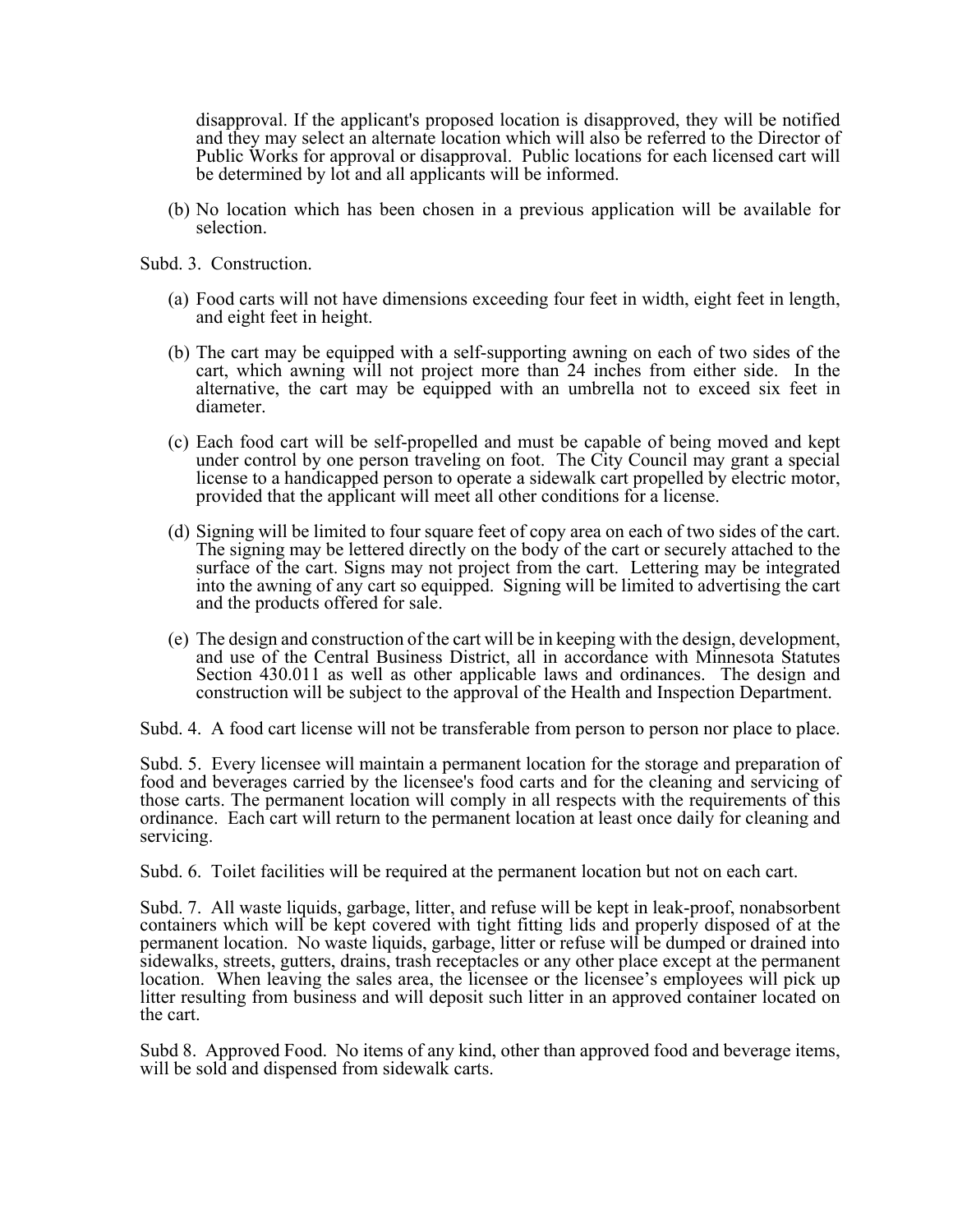Subd. 9. Fixed permanently and prominently to each sidewalk cart will be a sign no smaller than twelve inches by twelve inches displaying the name, address and telephone number of the cart owner.

Subd. 10. Each licensee which operates in a public right-of-way will provide proof of liability insurance in the minimum amounts of \$100,000 for individuals, \$300,000 for any single incident, and \$50,000 for property damage. A Certificate of Insurance will be delivered to the City Clerk prior to issuance of a license. The City will be named an additional insured.

Subd. 11. Noise Makers. No food cart which operates in a public right-of-way will use lights or noise makers, such as bells, horns or whistles to attract customers.

Subd. 12. No food cart which operates in a public right-of-way will operate before 8:00 a.m. or after 2:30 a.m. on any day. Hours may be extended for special events on approval of the City Council.

Subd. 13. No food cart which operates in a public right-of-way will operate, park, stand or stop at any street or alley except to cross at designated street crossings.

## Section 440:07. Vending machines.

Subd. 1. Vending Machines. The applicant for a license to sell food by vending machines will furnish the address where the applicant proposes to install and operate vending machines, the type and number of machines, and a general description of the food to be vended. After a license has been issued upon written application to the Health and Inspections Department and payment to the City the established license fee as set forth in Section 512 for each additional machine, the licensee may receive from the Health and Inspections Department written permits for additional machines over and above the number stated in the original application. The application for an additional permit will state the desired number of machines, the date and the number of the original license, and the street address of the property or place where the applicant proposes to install the additional machines.

Subd. 2. Vending Machine Owner's Label. No licensee will install, use or operate a greater number of vending machines than the owner is licensed and has paid the fees. The Health and Inspections Department will have the right to inspect the licensee's books and records to determine compliance with this section. Each licensee will clearly identify each vending machine or bank of interconnected vending machines operated by the owner. The label will clearly identify the owners name and telephone number displayed in such a manner that the information can be easily read without moving the machine or machines. The absence of such an owner's label will constitute a violation of this ordinance.

Subd. 3. Vending Machine Location. Each vending machine will be located in a room, area or space that can be maintained in a clean condition and that is protected from overhead leakage or from condensation from water, waste or sewer piping. The immediate area in which the machine is located will be well lighted. Each vending machine will be located so that the space around the machine can be easily cleaned and maintained, and so that insect and rodent waste is not created. The floor area where vending machines are located will be reasonably smooth, of cleanable construction, and be capable of withstanding repeated washing and scrubbing. The space and the immediate surroundings of each vending machine will be maintained in a clean condition.

Section 440:08. Compliance Procedures.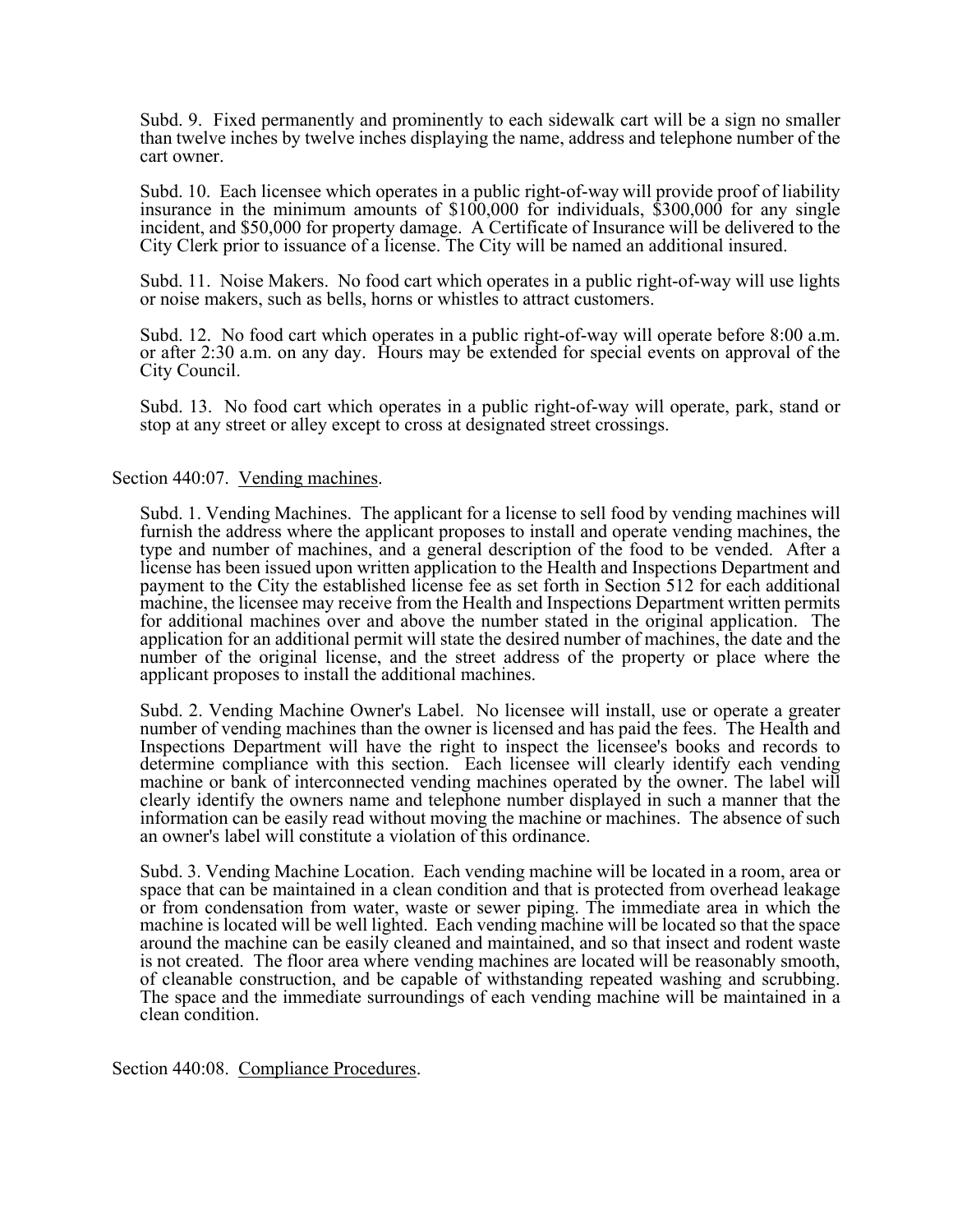Subd. 1. Licenses Needed. It will be unlawful for any person to operate a food establishment within the City of St. Cloud who does not possess a valid license issued by the Health and Inspections Department as required by this ordinance. Only a person who complies with the requirements of this ordinance will be entitled to receive and retain such a license. Licenses will not be transferable from one establishment or person to another establishment or person. A valid license will be posted in every food service establishment that is conspicuous to consumers. The license year will be valid from January 1 to December 31 of the year of its issuance or other such time frame as specified.

Subd. 2. Application for License.

- (a) Any person desiring to operate a food service establishment will make written application for a license in such form and manner as the Health Director prescribes. Each application for a license, together with the appropriate license fee as described in Section 512 will be submitted to the Health and Inspections Department not later than one month prior to the expiration of the previous license; or in the case of a new or seasonal business, one month prior to the opening date of such a business. A penalty will be added to the amount of the license fee and paid by the applicant if the application has not reached the Health and Inspections Department by the dates designated. Any person who operates a food service operation without submitting an application and appropriate fee will be deemed to have violated this ordinance and will be subject to prosecution as provided in this ordinance.
- (b) Any food and/or beverage establishment will pay an annual license fee as specified in Section 512.
- (c) Fee Exemptions. Food services owned and operated by government subdivisions, member groups of the St. Cloud Neighborhood Coalition and places of worship, will not be required to pay a license fee, but will be subject to all other requirements of this ordinance.
- (d) Home Occupation. It will be unlawful to open, operate or conduct a food establishment in any private living quarters in the City of St. Cloud with the exception of licensed Bed and Breakfast Facilities as defined in the City of St. Cloud Zoning Ordinance
- (e) Enforcement. This ordinance will be enforced by the Health Director of the City of St. Cloud or their designee.
- (f) Penalty for Late Payment of License Renewal Fee for Food Establishments. The penalty for late payment of license renewal fee will be set forth in Section 500 of this code.
- (g) Sidewalk cafes. Service is permitted upon the public sidewalk lying immediately adjacent to a licensed food and beverage establishment within the Central Business District pursuant to Section 635.

Section 440:09. Inspections.

 Subd. 1. The person operating a food establishment will, upon request of the Health and Inspections Department, permit access to all parts of the establishment at any reasonable time for the purpose of inspection and will exhibit and allow copying of any records necessary to ascertain sources of foods or other compliance with this ordinance.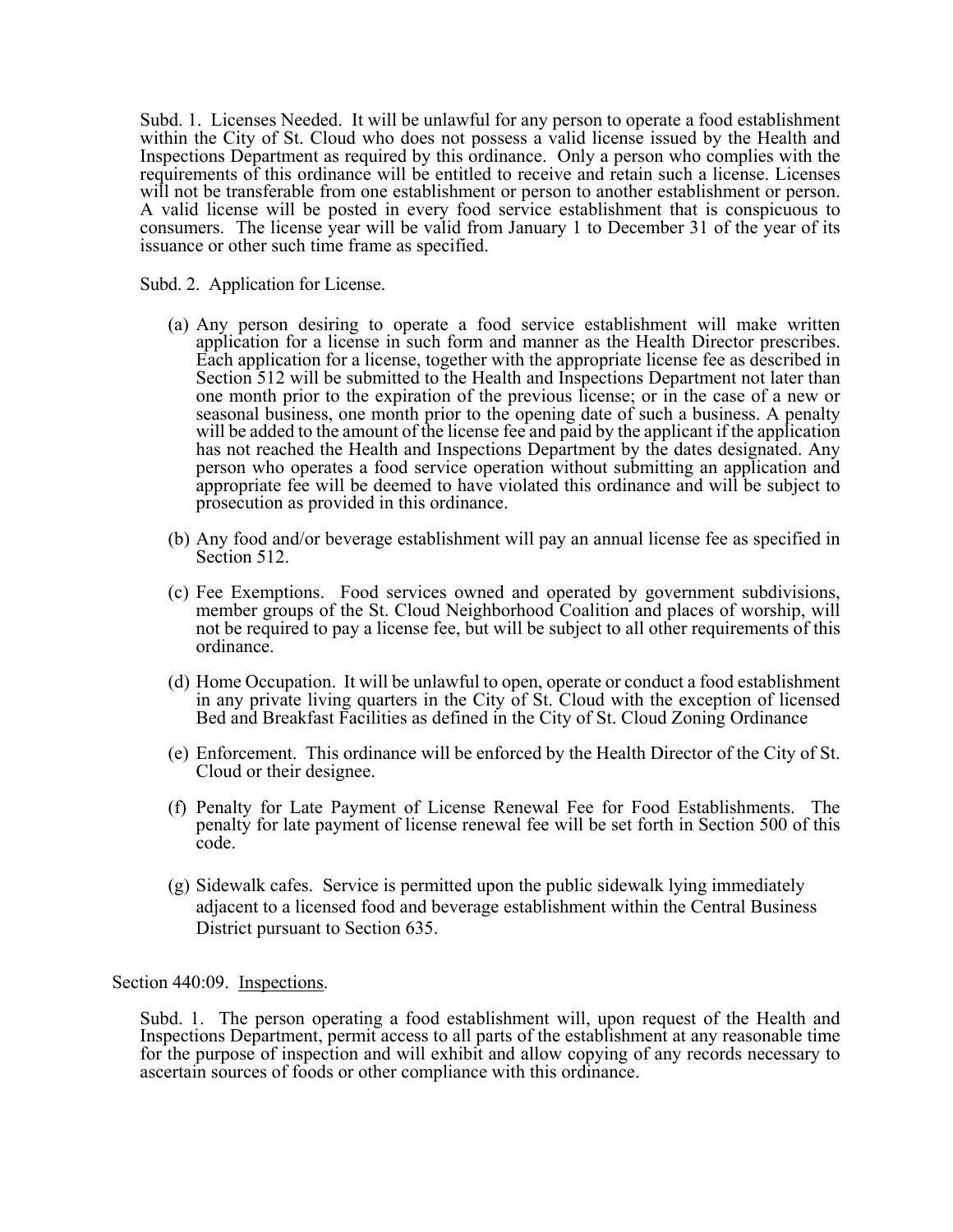Subd. 2. Whenever an inspection of a food service establishment is made, the findings will be recorded on the inspection report form. One copy of the inspection report form will be furnished to the person in charge of the establishment. The completed inspection report is a public document that will be made available for public disclosure to any person who requests it.

 Subd. 3. The inspection report form will specify a specific and reasonable period of time for the correction of the violations found and correction of the violations will be accomplished within the period specified.

## Section 440:10. Suspension of License.

 Subd. 1. Licenses may be suspended temporarily by the Health Director or their designee at any time for failure by the holder to comply with the requirements of this ordinance. Whenever a license holder or operator has failed to comply with any notice requiring corrective action issued under the provisions of this ordinance, the license holder or operator will be notified in writing that the license, upon service of the notice, is immediately suspended, and the licensed establishment must discontinue operation immediately. An opportunity for a hearing before an independent hearing officer will be provided if a written request for appeal is filed with the Health and Inspections Department by the license holder upon form provided by the Health Department within ten days of the date of the notice of suspension.

 Subd. 2. Whenever the Health Director finds unsanitary or other conditions in the operation of a food establishment which in the Director's judgment constitutes a substantial hazard to the public health, the Director may without warning, notice or hearing issue a written notice to the license holder or operator citing such condition, specifying the corrective action to be taken, and specifying the time period with which such action will be taken; The Director may, if deemed necessary, order that the license is immediately suspended, and all food operations to be immediately discontinued. The licensee will comply immediately with the order.

 Subd. 3. Whenever the Health Director has suspended a food establishment license, the establishment must post a notice of closure on the front entrance or other conspicuous location. The notice of closure shall state the business is closed, be a minimum of 8.5" x 11" in size, with clear and legible font a minimum of 1.5" high and remain in place until approval to reopen is granted.

 Subd. 4. Any person whose license has been suspended may at any time make application to the Health and Inspections Department for a reinspection for the purpose of reinstatement of the license. Within five days following receipt of a written request, including a statement signed by the applicant that in their opinion the conditions causing the suspension of the license have been corrected, the Health and Inspections Department will make a reinspection. If the applicant is complying with the requirements of this ordinance, the license will be reinstated.

Section 440:11. Revocation of License. For serious or repeated violations of any of the requirements of this ordinance, the license may be revoked after an opportunity for a hearing before an independent hearing officer has been provided. Prior to such action, the Health Director will notify the license holder in writing and advised that the license will be permanently revoked at the end of a ten day period. A license may be suspended pending a hearing on the license revocation.